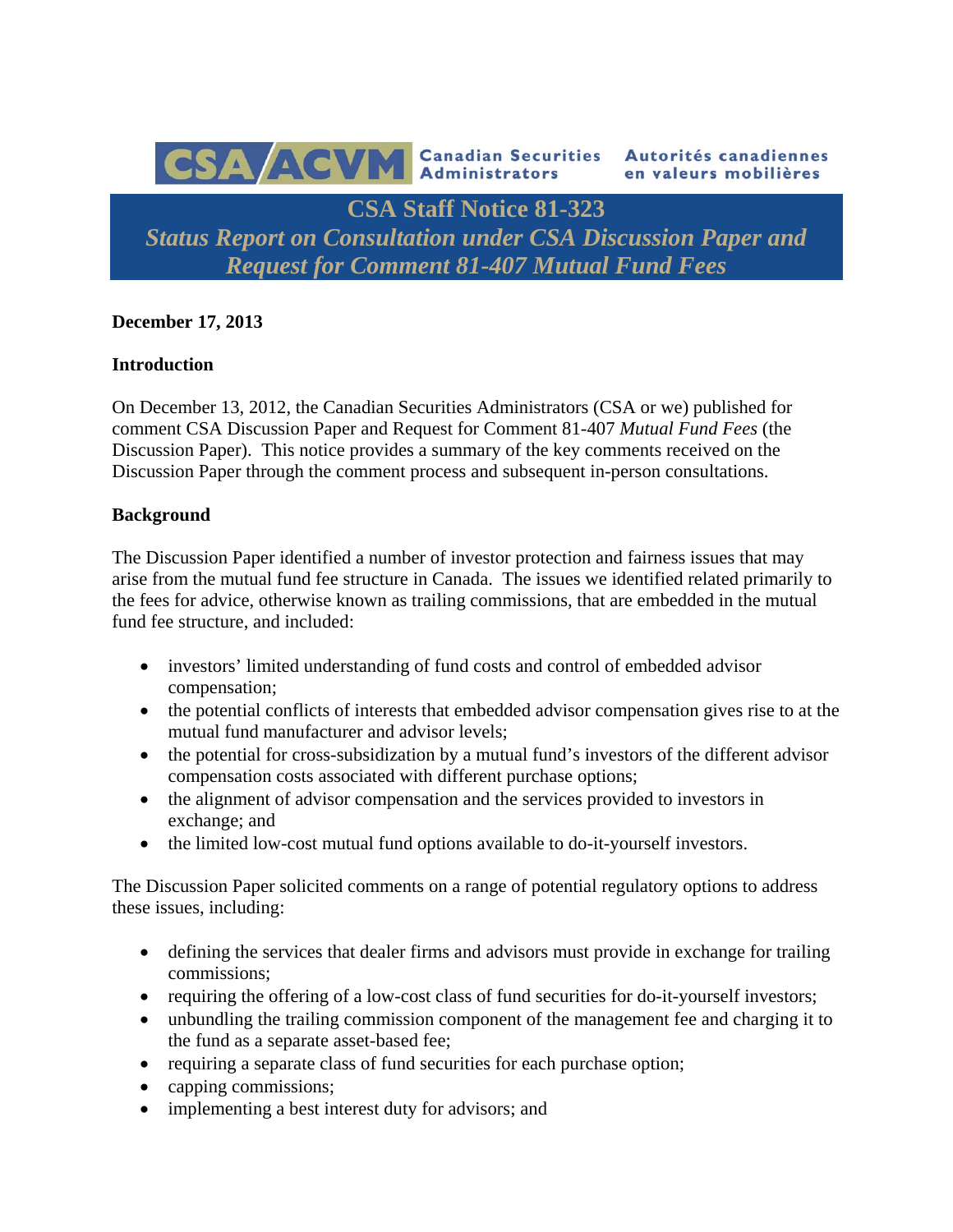discontinuing the practice of advisor compensation being set by mutual fund manufacturers and embedded in the fund product.

We also stated our intention to consult with investors and industry participants to help us determine what, if any, regulatory responses might be appropriate. We received 99 comment letters from a range of stakeholders, including investors, investor advocates, mutual fund dealers, mutual fund manufacturers, industry advocates, academics, law firms and professional associations.<sup>1</sup>

Several CSA jurisdictions held consultations with stakeholders over the course of the Summer and Fall of 2013 in order to probe deeper into themes emerging from the comment letters.

The Ontario Securities Commission (OSC) held a public roundtable on June 7, 2013, featuring three panels with panellists representing investors, mutual fund manufacturers, mutual fund dealers and other financial industry stakeholders. The panel topics included:

- the role embedded advisor compensation plays in access to advice for small retail investors in the Canadian market;
- the nature and scope of the services received for trailing commissions; and
- the impact of current disclosure initiatives and whether regulatory action beyond disclosure is warranted at this time.

A transcript of the roundtable discussion is available on the OSC's website.<sup>2</sup>

The British Columbia Securities Commission (BCSC) held consultations with BC-based mutual fund dealers and mutual fund manufacturers on June 24 and 25, 2013. The Autorité des marchés financiers (AMF) held a consultation with retail investors on September 4, 2013, a consultation with both the Canadian Foundation for Advancement of Investor Rights (FAIR) and the Mouvement d'éducation et de défense des actionnaires (MÉDAC) on September 5, 2013, followed by consultations with mutual fund dealers, mutual fund manufacturers and other industry stakeholders on September 17 and October 3, 2013.

We thank all those who contributed to this consultation process by responding to our request for comments or by participating in the OSC, BCSC and AMF consultations. We are using the information we gathered through this process to inform our approach on this initiative going forward.

# **Themes from the Consultation**

 $\overline{a}$  $<sup>1</sup>$  The list of commenters and copies of the comment letters are available online at:</sup> http://www.osc.gov.on.ca/en/38419.htm.

<sup>2</sup> *Canadian Securities Administrators Roundtable Discussion re: Discussion Paper and Request for Comment 81- 407 Mutual Fund Fees*, June 7, 2013 available at: http://www.osc.gov.on.ca/en/SecuritiesLaw\_rpt\_20130607\_81- 407\_mutual-fund-fees-roundtable.htm.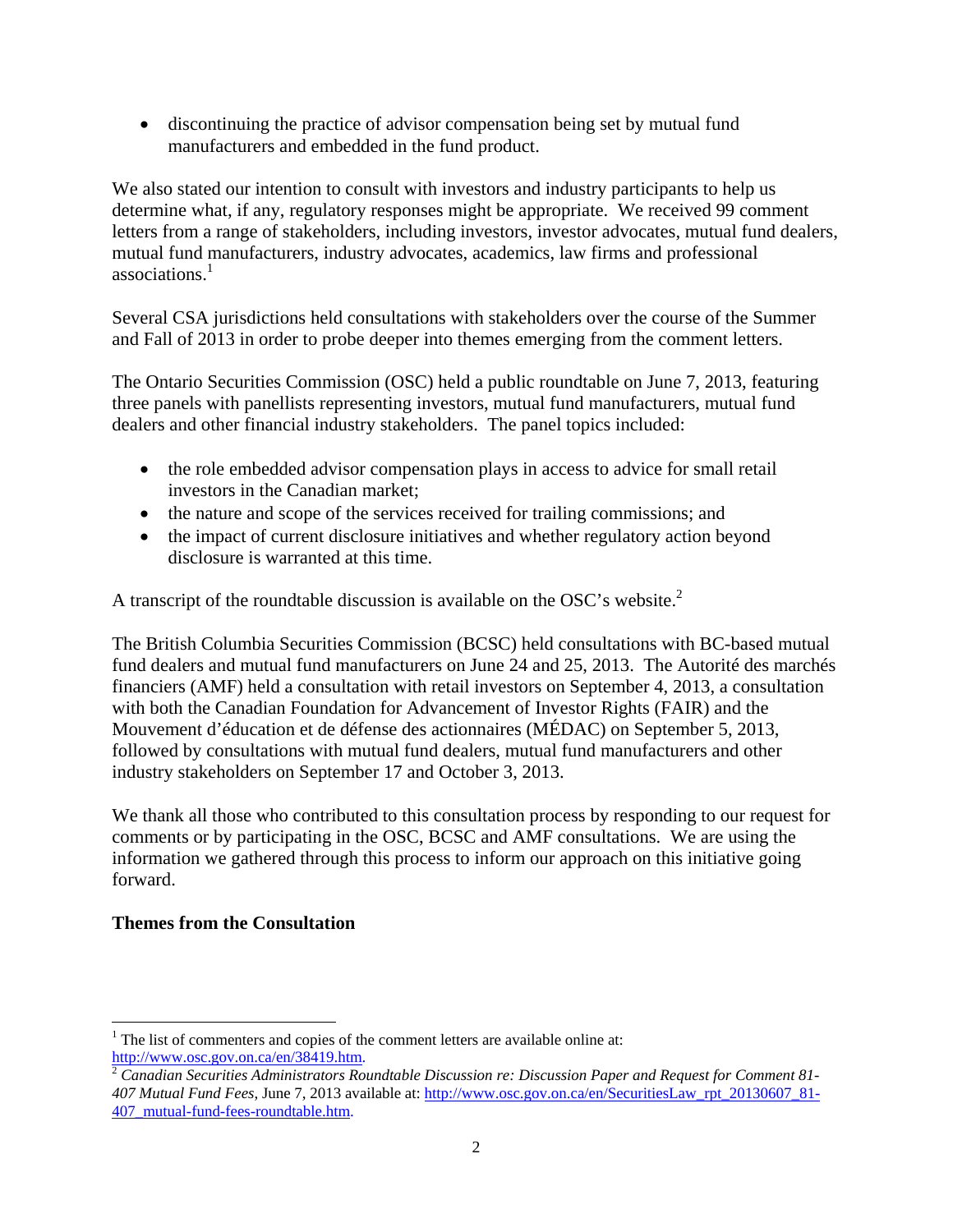We have identified a number of key themes emerging from the comment process on the Discussion Paper and the subsequent consultations. The themes are largely split between industry stakeholder viewpoints and investor stakeholder viewpoints.

The key themes from industry stakeholders are:

- There is no evidence of investor harm that warrants a change to the mutual fund fee structure in Canada;
- A ban on embedded compensation will have unintended consequences for retail investors and the fund industry, including:
	- o a reduction in access to advice for small retail investors,
	- o the elimination of choice in how investors may pay for financial advice, and
	- o the creation of an unlevel playing field among competing products and opportunities for regulatory arbitrage; and
- We should observe and assess the impact of domestic and international reforms before moving ahead with further proposals.

The key themes from investor stakeholders are:

- Embedded advisor compensation causes a misalignment of interests which impacts investor outcomes and should be banned;
- Investors should at a minimum have the true choice to not pay embedded commissions;
- We need to implement a best interest duty for advisors; and
- We need to increase advisor proficiency requirements and regulate the use of titles.

Below, we discuss each of these key themes in detail. The themes underscore that the issues surrounding mutual fund fees are complex and that some of the issues are interrelated with those identified in the separate CSA consultation on the appropriateness of introducing a best interest duty for advisors initiated on October 25, 2012 (Best Interest Duty Consultation).<sup>3</sup>

# a. Key themes from industry stakeholders:

 $\overline{a}$ 

#### *1. There is no evidence of investor harm that warrants a change to the mutual fund fee structure in Canada*

The vast majority of industry stakeholders express the view that there are no substantive regulatory problems in the industry that warrant the potential reforms discussed in the Discussion Paper. Only a marginal number of industry stakeholders believe the current mutual fund fee structure raises sufficient investor protection concerns to require regulatory action at this time.

Some industry stakeholders submit that the trend away from transaction-based sales commissions towards a greater reliance on embedded trailing commissions has supported the

<sup>3</sup> See CSA Consultation Paper 33-403 *The Standard of Conduct for Advisers and Dealers: Exploring the Appropriateness of Introducing a Statutory Best Interest Duty When Advice is Provided to Retail Clients* (October 25, 2012). See also the transcripts of the related investor roundtable, industry roundtable and panel discussion held June 18, June 25 and July 23, 2013, respectively, available at: http://www.osc.gov.on.ca/en/37838.htm.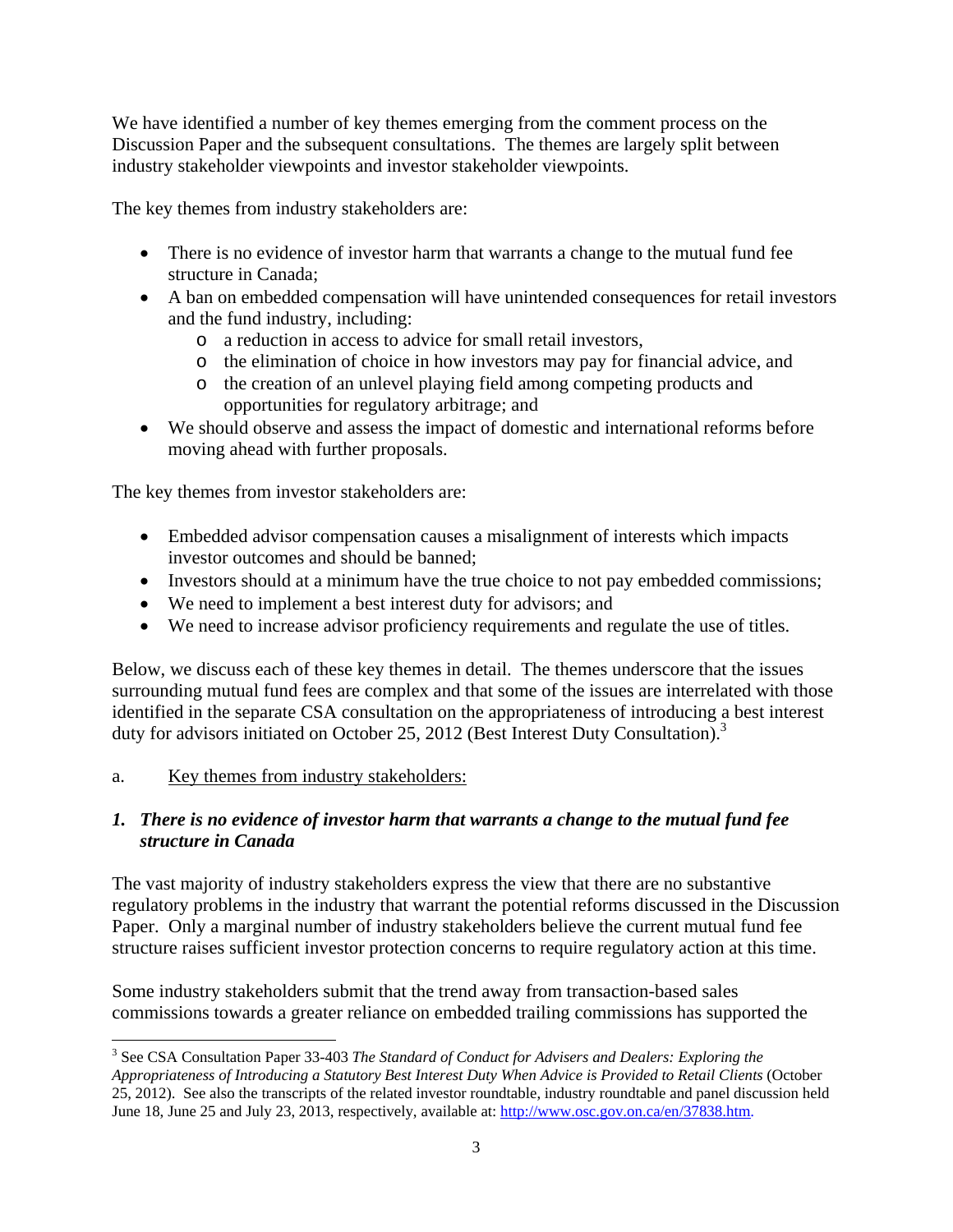development of aligned advisory relationships between dealer firms/advisors and investors. Previously, advisors may have had an incentive to recommend that their clients switch funds in order to receive a sales commission. With trailing commissions, the advisor's interest are better aligned with the investor's objectives since the advisor's compensation is ongoing over the life of the investment and will increase as the value of the investor's portfolio goes up and decline if it decreases.

In response to claims that mutual fund fees in Canada are among the highest in the world<sup>4</sup>, some industry stakeholders point to a recent research report comparing mutual fund ownership costs in Canada and in the United States which finds that, for investors helped by a financial advisor, the overall cost of management and distribution of mutual funds in Canada is similar to the overall cost in the United States.<sup>5</sup>

Some industry stakeholders submit that there is an absence of directly related research and empirical evidence that the conflicts of interest examined in the Discussion Paper exist at all or, to the extent they do exist, impact investor outcomes to a degree that warrants a complete overhaul of the mutual fund fee structure in Canada.

While some industry stakeholders acknowledge that trailing commissions have the potential to incent advisors to sell a particular mutual fund over another comparable mutual fund with lower commission, they submit that the incidence of such a conflict is minimal in the Canadian market since trailing commissions are largely comparable across types of mutual funds as a result of an open and competitive market. They believe that any variance from the current industry standard trailing commission of 1%<sup>6</sup> is small and unlikely to provide an incentive to offer one fund over another similar fund. In their view, this lack of disparity amongst trailing commissions suggests that competitive market forces are working well and that regulation is therefore not required. This view is however challenged by some mutual fund manufacturers who submit that the standard trailing commission of 1% has been established by an oligopoly of large dealer firms who command this fee to provide placement on their product shelf.

Certain industry stakeholders point out that the recent prohibition of conflicted advisor remuneration for the distribution of and advice on retail investment products in the United Kingdom  $(U.K.)^7$  and Australia<sup>8</sup> are responses to unique consumer protection gaps and situations in those jurisdictions, including a series of financial mis-selling scandals causing harm to

<sup>4</sup> These claims are based on studies examining fund fees in Canada and around the world, including: D. Phillips, *Why the trend in Canadian fund fees can only be down*, Morningstar Canada (August 13, 2013); B. N. Alpert, J. Rekenthaler and S. Suh, *Morningstar Global Fund Investor Experience 2013* (May 2013); B. N. Alpert, J. Rekenthaler, *Morningstar Global Fund Investor Experience 2011* (March 2011); J. Rekenthaler, M. Swartzentruber,

C. Tsai, *Morningstar Global Fund Investor Experience 2009* (May 2009); A. Khorana, H. Servaes, P. Tufano, *Mutual Fund Fees Around the World* (July 23, 2007); and K. Ruckman, "Expense ratios of North American mutual funds", Canadian Journal of Economics (March 2003), p. 192-223.

<sup>6</sup> Typical trailing commission for an equity fund sold on a front-end load basis.

<sup>5</sup> Investor Economics and Strategic Insight, *Monitoring Trends in Mutual Fund Cost of Ownership and Expense Ratios, A Canada-U.S. Perspective*, November 2012.

U.K. Financial Conduct Authority, *Retail Distribution Review - Adviser Charging*, rules in effect as of January 1, 2013.

<sup>&</sup>lt;sup>8</sup> Australian Securities and Investments Commission, *Future of Financial Advice*, reforms in effect as of July 1, 2012, with compulsory compliance required from July 1, 2013.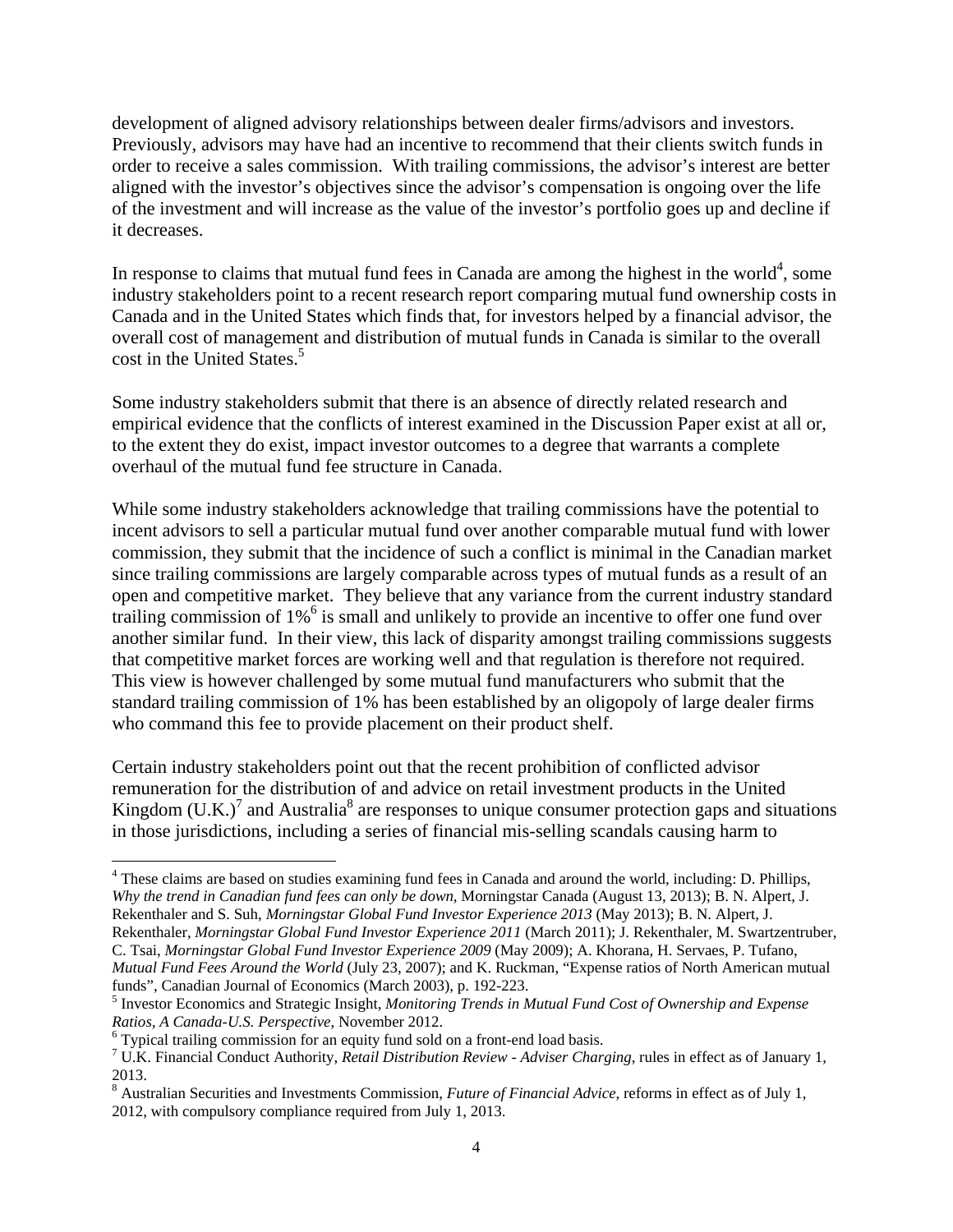investors, which are not present in Canada. They say it would be wrong for the CSA to follow suit with similar reforms as there has been no evidence of client harm arising from advisor compensation on mutual fund sales in Canada that would justify similar regulation here.

Some industry stakeholders say that less extensive regulatory changes could be made to help improve the Canadian retail investor experience. They suggest interim steps such as more vigorous enforcement of existing regulation (e.g. suitability requirements for advisors), enhanced proficiency requirements for advisors and the regulation of advisor professional titles to ensure that investors aren't misled by deceptive titles. They also call upon the CSA to undertake investor education initiatives in an effort to improve financial literacy and help investors become more savvy consumers of financial products and advice.

# *2. A ban on embedded compensation will have unintended consequences for retail investors and the fund industry*

Overwhelmingly, industry stakeholders think eliminating embedded advisor compensation would be detrimental to all participants in the fund industry, including and especially retail investors. They urge the CSA, before doing anything, to conduct a robust cost-benefit analysis to determine the impact that removing embedded commissions would have for investors and the fund industry.

Many industry stakeholders believe a ban on embedded commissions would have a number of unintended consequences, including (i) a reduction in access to advice for small retail investors, (ii) the elimination of choice in how investors may pay for financial advice, and (iii) the creation of an unlevel playing field among competing products and opportunities for regulatory arbitrage. We discuss each of these potential consequences below.

# *(i) A reduction in access to advice for small retail investors*

 $\overline{a}$ 

Several industry stakeholders submit that embedded advisor compensation provides Canadians with affordable access to advisory services. Many of them point out that these advisory services include not only the advisor's advice<sup>9</sup>, but also important dealer firm services<sup>10</sup> and advisor operating costs<sup>11</sup>, all of which are funded from the trailing commission. We are told that the embedded nature of these costs enables advisors to provide up-front counselling to clients with small amounts to invest where a fixed fee or transaction-based commission model might otherwise deter clients from seeking advice.

<sup>&</sup>lt;sup>9</sup> We are told that the portion of the trailing commission that the advisor receives compensates the advisor for the provision of various advice services, including but not limited to: suitability reviews, reviews on transfers, reviews of material changes in client circumstances, responses to client questions, general financial advice that can be unrelated to mutual funds, the rebalancing of portfolios, advice on registered products, the setting up of savings programs and the encouragement of good investment discipline.

 $10\,\text{We}$  are told that the portion of the trailing commission that the dealer firm receives helps fund the daily operation of the dealer firm's business. This includes satisfying client reporting obligations, general compliance obligations, supervision requirements, regulatory fees, operational costs and product due diligence.<br><sup>11</sup> We are told that the portion of the trailing commission that the advisor receives does not operate solely as income

for the advisor, but rather may also be used to cover the cost of administrative staff for which they are responsible, rental payments, marketing, travel, other costs of doing business, regulatory fees, and work associated with satisfying compliance obligations.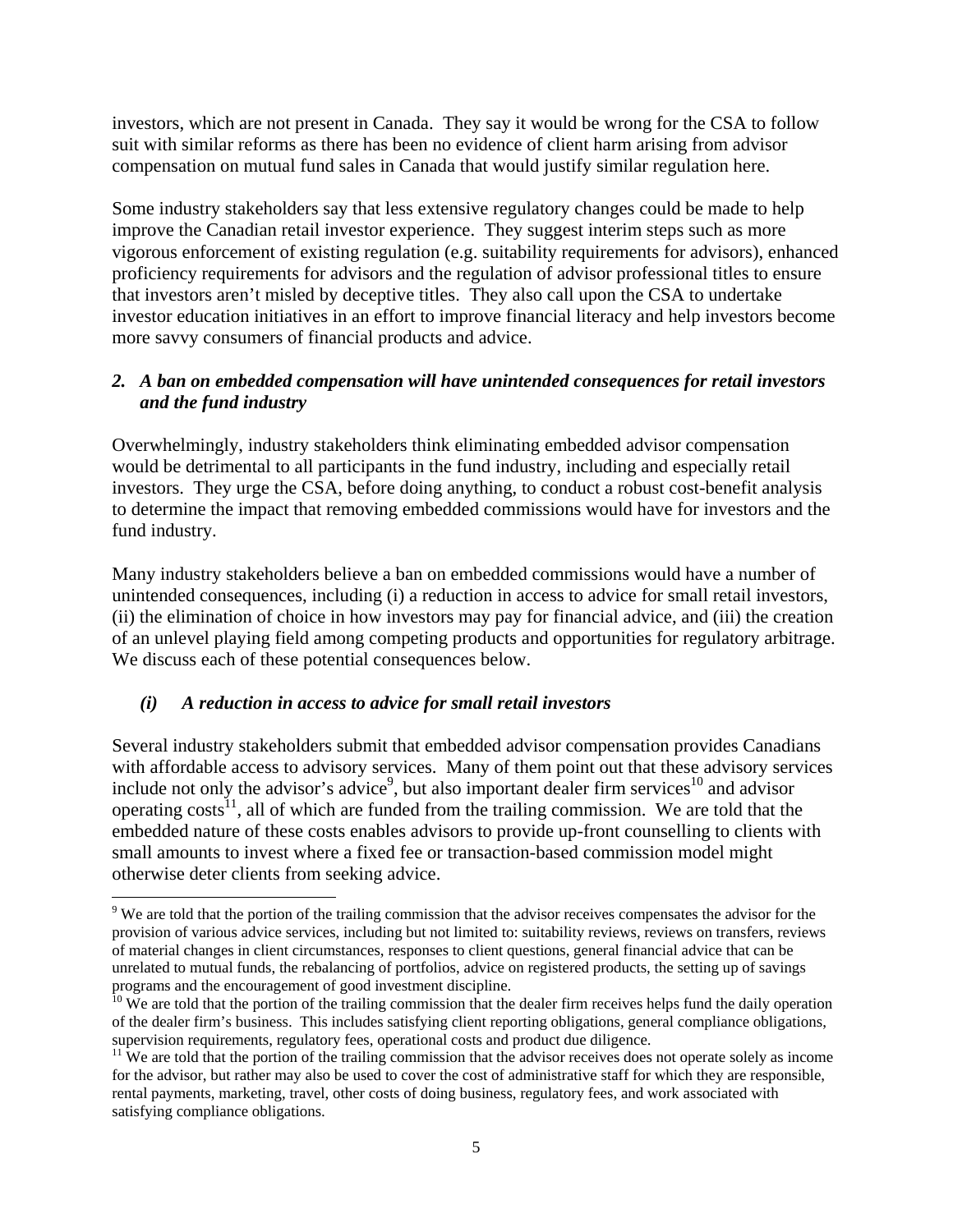These industry stakeholders submit that this affordability of financial advice has allowed for the significant use of advice by Canadian households, which certain industry studies find has resulted in the creation of a strong savings culture and investment discipline and the accumulation of more wealth for retail investors in Canada.<sup>12</sup>

Several industry stakeholders submit that smaller investors (sometimes referred to as "mass retail") benefit financially from the current embedded commission structure due to economies of scale. Under such a fee structure, the cost of providing advice and services to smaller investors is subsidized by the larger investors in the fund who pay more on account of their larger assets under management. We are told that the mandated use of a fee-for-service model would eliminate this pooling of fees from both larger and smaller investors and cause the price of servicing smaller accounts to increase. Faced with having to raise the price to service smaller investment accounts, many advisors would either cease to service those accounts or raise prices beyond which those investors would be willing to pay.

A number of industry stakeholders further submit that a mandated move to a fee-for-service model may impact the financial viability of certain advisors, especially independent financial advisors (as trailing commissions constitute the bulk of their revenues), and cause many to leave the business as a result. Such a change may also deter individuals from becoming advisors and consequently add to the industry's challenge in recruiting new advisors. We are told that this potential for a reduction in the number of advisors under a fee-for-service model, combined with the potential for higher costs for small retail investors, would cause those individuals to not be served and create an "advice gap".

Industry stakeholders further submit that small retail investors would lack the bargaining power to negotiate advisory fees in a fee-for-service model due to their generally low levels of financial literacy and the relatively small accounts they own. They would be at an information disadvantage as they would have no frame of reference as to what is reasonable. Consequently, small investors would be left with the choice of either incurring the potentially higher advice costs (including higher investment thresholds) imposed on them or, to the extent they are unable or unwilling to pay the costs, losing access to advisory services.

In support of their submissions, these industry stakeholders point to research suggesting that a fee-for-service model would result in higher advice costs and potentially higher overall ownership costs for small retail investors (i.e. those with less than \$100K to invest) relative to the current embedded compensation model. Looking to U.S. data on mutual fund-centric feebased advisory programs<sup>13</sup>, some industry stakeholders suggest that advice costs for smaller investors would be in the range of  $1.5\%$  of assets under management.<sup>14</sup> This would exceed what

<sup>&</sup>lt;sup>12</sup> See The Investment Funds Institute of Canada (IFIC), *The Value of Advice Report 2012*. See also C. Montmarquette, N. Viennot-Briot, *Econometric Models on the Value of Advice of a Financial Advisor*, The Centre for Interuniversity Research and Analysis on Organizations (CIRANO), Montreal, July 2012.

<sup>13</sup> Strategic Insight, *A Perspective on the Evolution in Structure, Investor Demand, Distribution, Pricing, and Shareholders' Total Costs in the U.S. Mutual Fund Industry* (November 2012), p. 35.<br><sup>14</sup> According to analysis from Strategic Insight on advisory fees charged by client asset size under U.S. fee-based

programs (2011), 70% of U.S. investors with account sizes of \$100,000 are charged advisory fees higher than 1.25% and 31% are charged over 1.50%. *Ibid*, p. 34.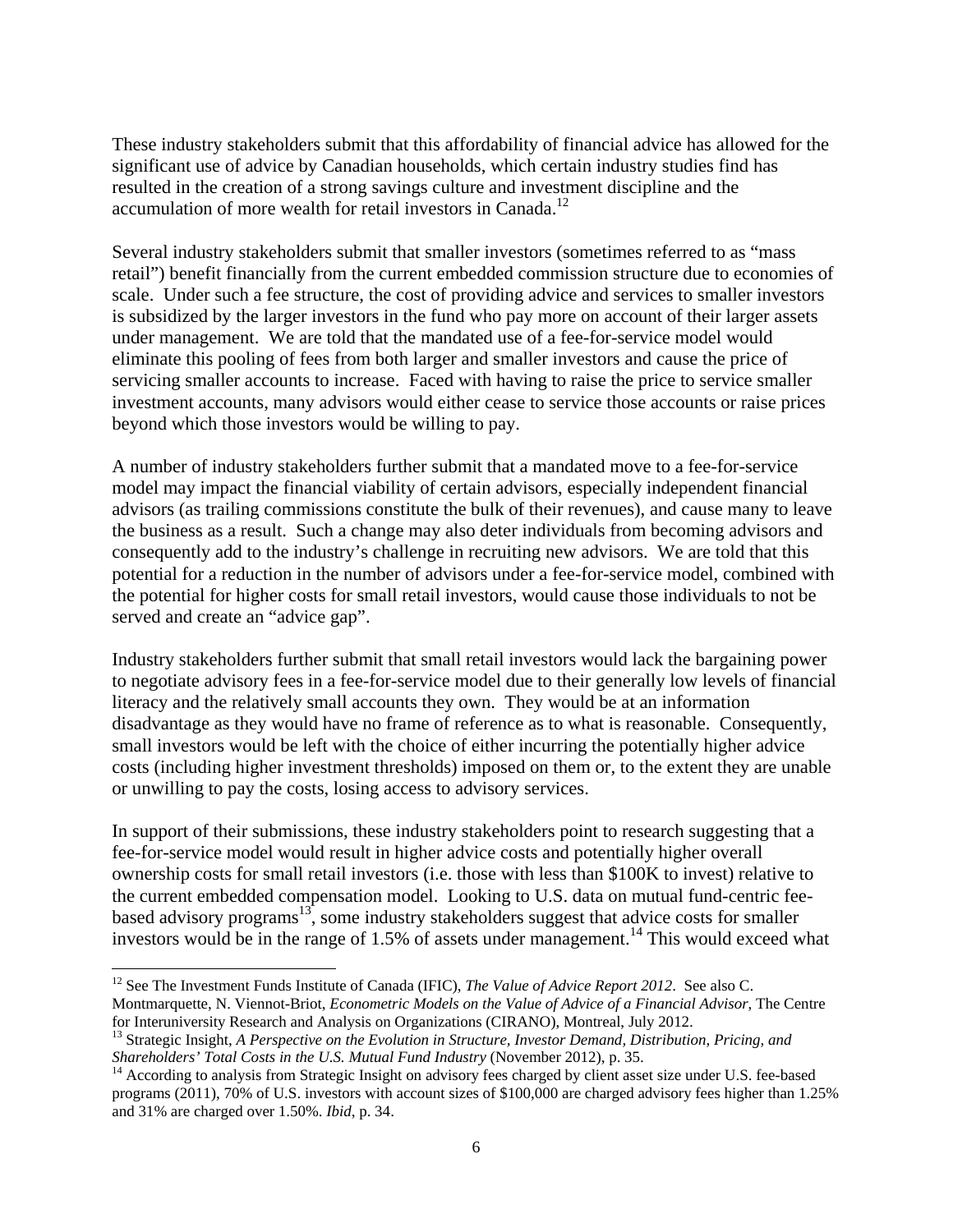the fund industry submits is the current industry standard trailing commission of 1% embedded in the cost of the mutual fund product.

Some industry stakeholders cite research in the U.K. which finds that investors generally have a low willingness to pay a separate fee for financial advice and that most would not opt to use advice if they had to pay for it separately.<sup>15</sup> They further cite related research in Australia finding that there is a significant gap between what investors are willing to pay for advice versus what it costs to provide it.<sup>16</sup> Other industry stakeholders also point to early surveys on the impact of the ban on conflicted advisor remuneration in the U.K. as an indication that many advisors in Canada would either abandon small retail investors to focus on a higher wealth segment or leave the business altogether, and access to advice would be reduced as a consequence.<sup>17</sup> One industry stakeholder however points out that while there appears to have been an initial drop in the number of advisors in the U.K., this is in part due to a new proficiency standard introduced as part of the U.K.'s reforms and which some advisors failed to initially meet.<sup>18</sup>

# *(ii) The elimination of choice in how investors may pay for financial advice*

Several industry stakeholders say that Canadian retail investors should have the option to choose among various fee structures and select the one they prefer. In their view, regulation should provide flexibility and facilitate the broadest access to financial advice for individuals.

Accordingly, industry stakeholders are of the view that investors should have the freedom to choose whether they want the convenience of paying for advice embedded in the cost of a mutual fund or paying it separately to their advisor. They point out that Canadian retail investors currently have this flexibility by way of being able to select either Series A fund units (that pay an embedded trailing commission) or Series F fund units (that do not pay an embedded trailing commission but instead provide for a negotiated fee-for-service to be paid directly by the investor to the advisor). They submit that prohibiting embedded advisor compensation would eliminate this flexibility and choice for investors, to their detriment.

Many industry stakeholders submit that some investors specifically want to pay for advice through an embedded trailing commission as a matter of convenience and a matter of

<sup>15</sup> A. Clare, *The Guidance Gap - An investigation of the UK's post RDR savings and investment landscape*, Cass Business School, January 2013.

<sup>16</sup> Australian Securities and Investments Commission, *Access to financial advice in Australia*, Report 224, December 2010.

<sup>&</sup>lt;sup>17</sup> Deloitte LLP, *Bridging the Advice Gap: Delivering investment products in a post-RDR world.* November 2012.<br><sup>18</sup> On August 15, 2013, the U.K. Financial Conduct Authority (FCA) released figures showing that financial numbers in that country, which initially dropped with the coming into force of the Retail Distribution Review reforms which banned third party commissions and increased proficiency requirements, are now rebounding as more advisors meet the higher level of qualification. The FCA's research shows that there were 32,690 retail investment advisors working in the UK in July 2013, up from 31,132 in December 2012, the last time the numbers were officially counted. Six months after the introduction of the new rules, the FCA reports that 97% of advisors have the appropriate level of qualification, and the other 3% are recent entrants to the industry who are still studying for full qualification within the time periods permitted by the rules. See the FCA's press release at: http://www.fca.org.uk/news/adviser-numbers-in-line-with-expectations.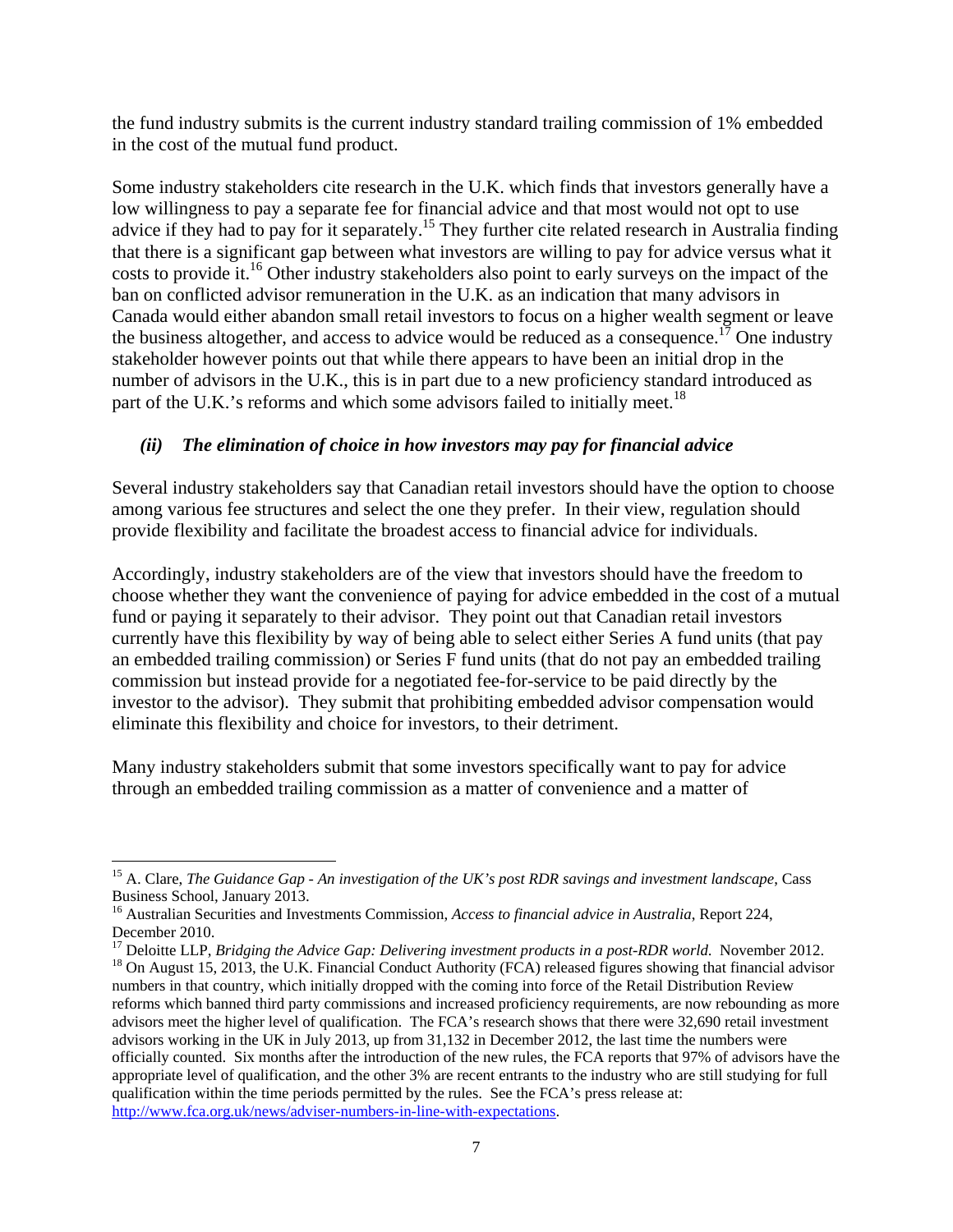preference.<sup>19</sup> They go on to suggest that the current limited use of fee-for-service accounts by retail investors is evidence that investors are generally not interested in the fee-for-service model.

# *(iii) The creation of an unlevel playing field among competing products and opportunities for regulatory arbitrage*

Industry stakeholders generally submit that mutual funds should not be unfairly targeted for having embedded commissions since advisor compensation is typically embedded in the prices (whether directly or through a spread) of other financial products, not just mutual funds.

Some industry stakeholders point out that embedded compensation is the standard in approximately three quarters of the total assets of all Canadian households, including deposits, fixed income, segregated funds, and insurance.<sup>20</sup> They say that to require mutual funds to move away from this widely accepted broader financial industry practice would create an unlevel playing field between mutual funds and competing financial products. Specifically, advisors who are dually licensed, and who already face greater regulation and compliance burdens in connection with the distribution of mutual funds<sup>21</sup>, may have an incentive to instead sell banking and insurance investment products that some think are less regulated, less transparent, and possibly more expensive. Some industry stakeholders note that such opportunities for regulatory arbitrage have not arisen in the U.K. and Australia because their reforms<sup>22</sup> have been uniformly applied across competing products – securities, banking and insurance investment products.

Many industry stakeholders therefore urge the CSA to focus on initiatives that can be applied to the entire universe of financial products rather than solely target the mutual fund industry.

# *3. We should observe and assess the impact of domestic and international reforms before moving ahead with further proposals*

Most industry stakeholders are of the view that if the main concern with embedded advisor compensation is that investors aren't aware of it and therefore don't understand it, then the solution should be to pursue initiatives that improve their understanding of such fees rather than focus immediately on prohibition. Accordingly, they think that the CSA should first assess the benefits resulting from the recent implementation of point of sale (POS) delivery of the new Fund Facts disclosure document<sup>23</sup> and the Client Relationship Model (CRM2) reforms to cost

 $\overline{a}$  $19$  In support of this submission, on September 30, 2013, the Investment Funds Institute of Canada published the results of a survey finding that half of mutual fund investors (51%) prefer their advisor be compensated through an embedded fee. See POLLARA Inc., *Canadian Investors' Perceptions of Mutual Funds and the Mutual Fund Industry 2013*, Report Prepared for the Investment Funds Institute of Canada.<br><sup>20</sup> Investor Economics, *Household Balance Sheet 2012*.<br><sup>21</sup> The industry points to the Client Relationship Model reforms (Phases 1 & 2) under

*Registration Requirements, Exemptions and Ongoing Registrant Obligations*, and the new Fund Facts document delivery requirements under National Instrument 81-101 *Mutual Fund Prospectus Disclosure*.<br><sup>22</sup> Supra notes 7 and 8.<br><sup>23</sup> See the amendments to National Instrument 81-101 *Mutual Fund Prospectus Disclosure* made September

which, as of June 13, 2014, will require delivery of the Fund Facts document instead of the simplified prospectus in satisfaction of the prospectus delivery requirements under securities legislation.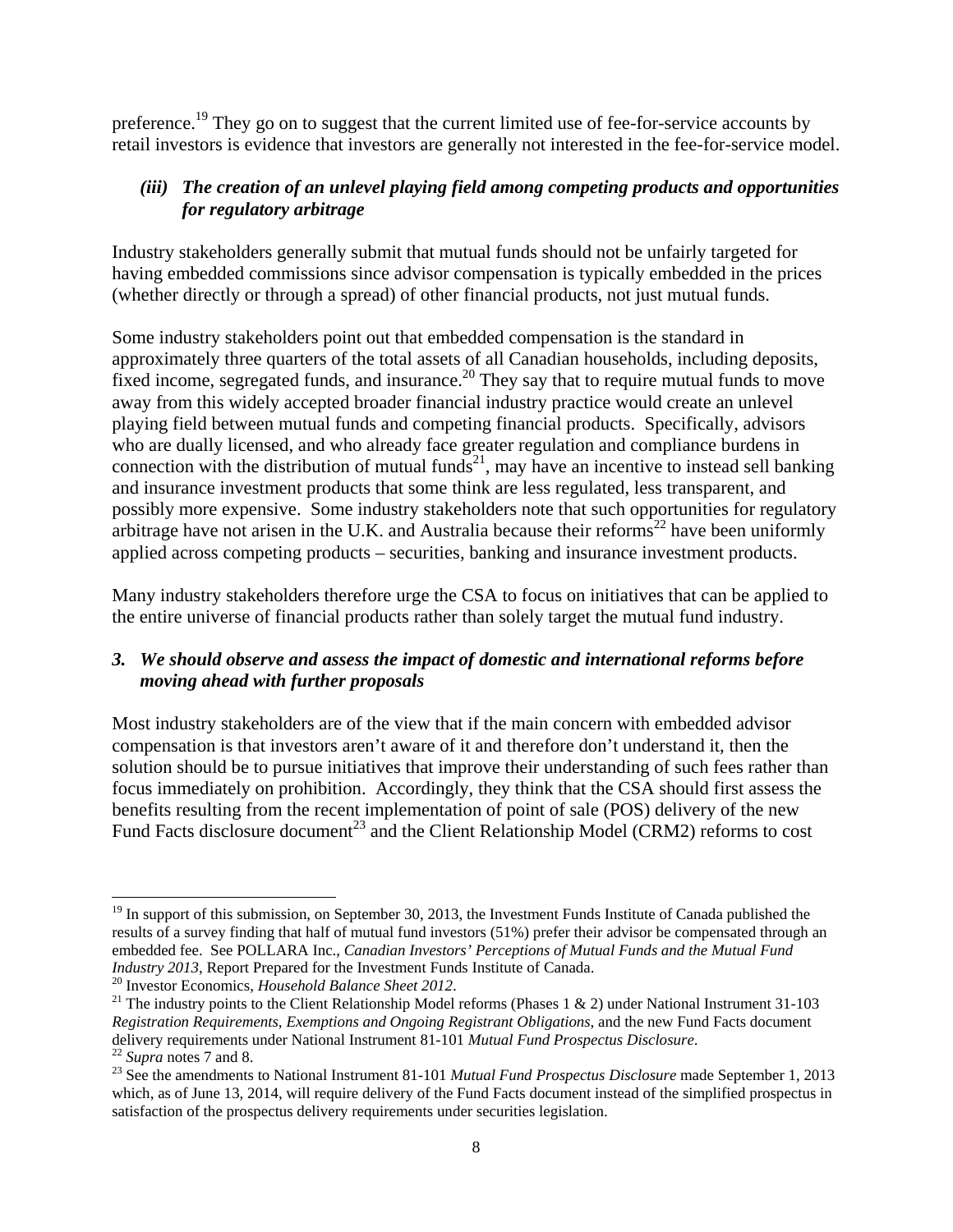disclosure and performance reporting<sup>24</sup>, and determine whether these disclosure changes improve investor understanding and decision-making before proceeding with additional regulatory reform.

The POS and CRM2 disclosure initiatives are expected to benefit investors by improving their overall awareness and understanding of mutual fund fees and ongoing advisor compensation costs, thus enabling them to make better and more informed investment decisions. Those initiatives will also give advisors an opportunity to have conversations with their clients and to show how they add value. Many industry stakeholders say that the enhanced transparency that these reforms will provide should sufficiently address the potential conflicts of interest that embedded advisor compensation raises as well as improve the alignment between advisor compensation and the services provided.

These industry participants point out that they are investing significant resources to implement the POS and CRM2 reforms. They believe that once these are fully implemented, we will have set a world-class standard in Canada for disclosure and transparency of fund costs.

We are further urged to take the time to carefully monitor relevant international reforms, such as the recent ban on conflicted advisor remuneration in the U.K. and Australia<sup>25</sup>, and assess whether those reforms caused unintended consequences for investors, in particular small retail investors, and industry participants in those jurisdictions before pursuing similar reforms here.

# b. Key themes from investor stakeholders:

# *1. Embedded advisor compensation causes a misalignment of interests which impacts investor outcomes and should be banned*

Investor stakeholders generally think that embedded advisor compensation causes advisors to make investment recommendations that pay them higher compensation, resulting in higher costs and less optimal investment results for the investor. Most consider that this conflict of interest cannot be overcome through disclosure initiatives such as POS and CRM2 and consequently see no reason for the regulators to monitor and assess the effects of these or other reforms internationally before moving forward with a proposal to ban embedded compensation.

Most investor stakeholders therefore think that banning embedded compensation is necessary to reduce the misalignment of incentives currently affecting the client-advisor relationship and help assure investment recommendations that are in the best interest of the client. They say this ban would benefit investors by giving them greater awareness of and more control over the costs they pay for mutual funds and financial advice.<sup>26</sup> Investors will know that they pay for "advice" and will be able to compare the costs and services of different advisors as well as the operating costs

<sup>24</sup> See the amendments to National Instrument 31-103 *Registration Requirements, Exemptions and Ongoing Registrant Obligations* made July 15, 2013 which, as of July 15, 2016, will require registered firms to annually disclose to their clients the dollar amount of trailing commissions and other compensation they received in connection with securities owned by the client.<br> $^{25}$  *Supra* note 22.

<sup>&</sup>lt;sup>26</sup> The AMF's consultation with retail investors revealed that most investors consulted were neither aware of the embedded commissions nor did they understand the fee structure of mutual funds.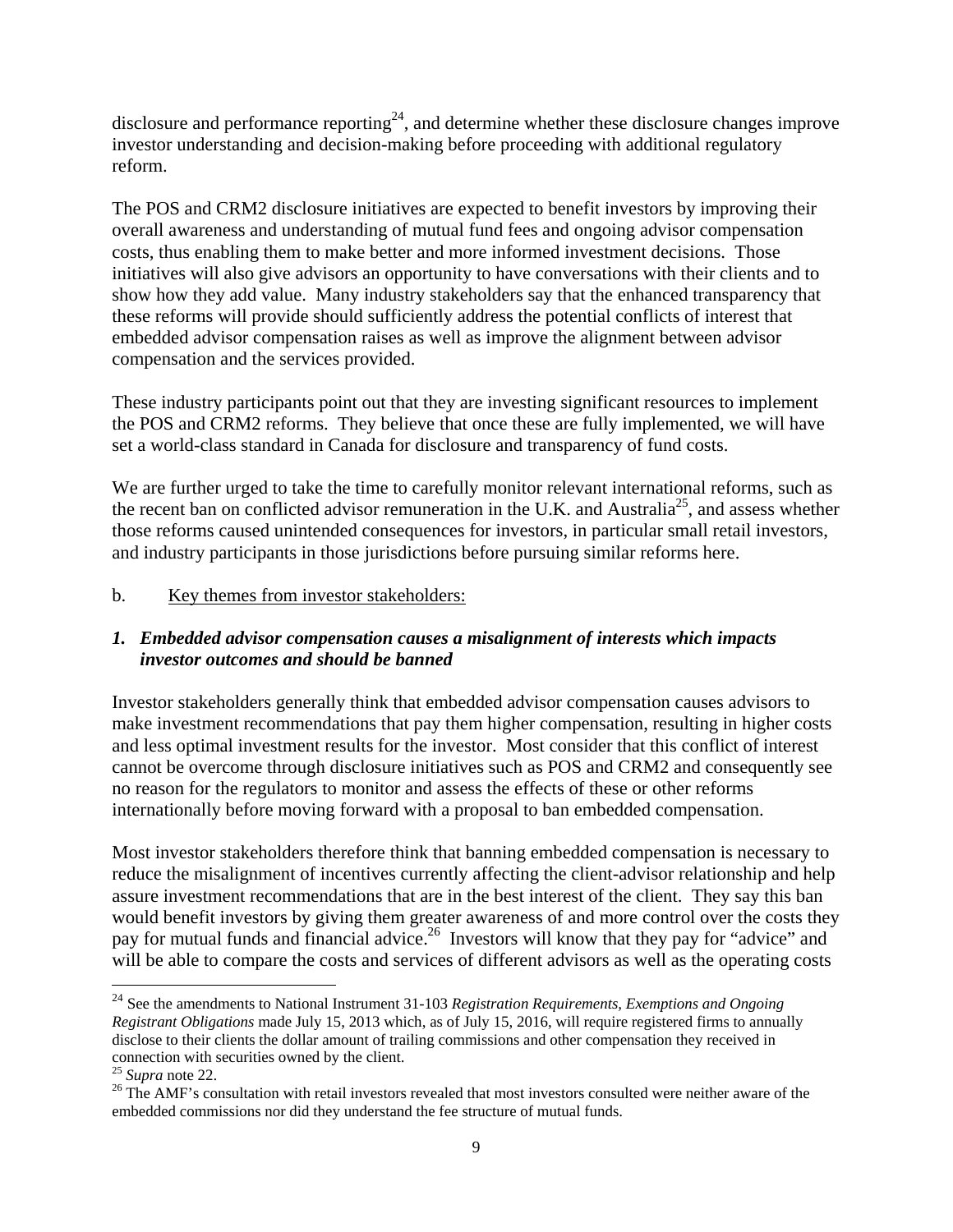of various mutual funds which will be made more transparent with the elimination of embedded compensation. This would lead to a more competitive market for both mutual funds and for financial advice, leading in turn to lower costs and improved returns for Canadian investors, thus enabling them to accumulate more savings for their retirement or other financial goals.

In response to industry participants' submissions that a ban on embedded compensation will reduce access to advice for small retail investors, investor stakeholders believe that if such an advice gap does indeed emerge, alternative fee structures or business models will develop, both within the existing institutions and through new entrants to the market, that will deliver advice tailored to small investors. Banning embedded commissions will lead to innovation and increase competition which will ultimately drive down costs for investors and improve their investment outcomes.

Certain investor stakeholders challenge the industry's "advice gap" argument by pointing out that a significant portion of small retail investors are currently serviced by the bank branch advice channel whose advisors are not commission-based. They therefore do not believe that eliminating embedded commissions would reduce access to financial advice for those investors.

Those investor stakeholders further question the industry's assertions that overall mutual fund ownership costs would increase if embedded commissions were banned. While not disputing the assertion that the cost of advice could be higher for small retail investors under a fee-for-service model, the absence of product embedded inducements under that model would allow the advisor to focus on the investor's best interests and shop the market for lower-cost products, resulting in overall cost savings and better financial outcomes for the investor over the long-term.

#### *2. Investors should at a minimum have the true choice to not pay embedded commissions*

Some investor stakeholders submit that, in the absence of an immediate ban on embedded commissions, retail investors should at least have the true choice to not pay embedded commissions.

These investor stakeholders dispute the industry's contention that retail investors currently have choice and that the prevalence of the embedded commission fee model in the Canadian fund industry is evidence that investors actually prefer that model. They submit that investors can only make a true choice if they know what the alternatives are and are provided with those options prior to actually making their decision. They point out that the majority of advisors today operate on a commission-only basis and therefore do not give their clients the option of investing in trailing commission-free Series F mutual fund units intended for fee-based accounts.<sup>27</sup> Furthermore, even where the option of investing in Series F units is available, many investors don't have the minimum investable assets necessary to access fee-based accounts. The overall result is that the majority of retail investors today have no choice but to invest in the full trailing commission fund units.

 $\overline{a}$  $27$  The AMF's consultation with retail investors revealed that most of the investors consulted were not aware of the existence of Series F units.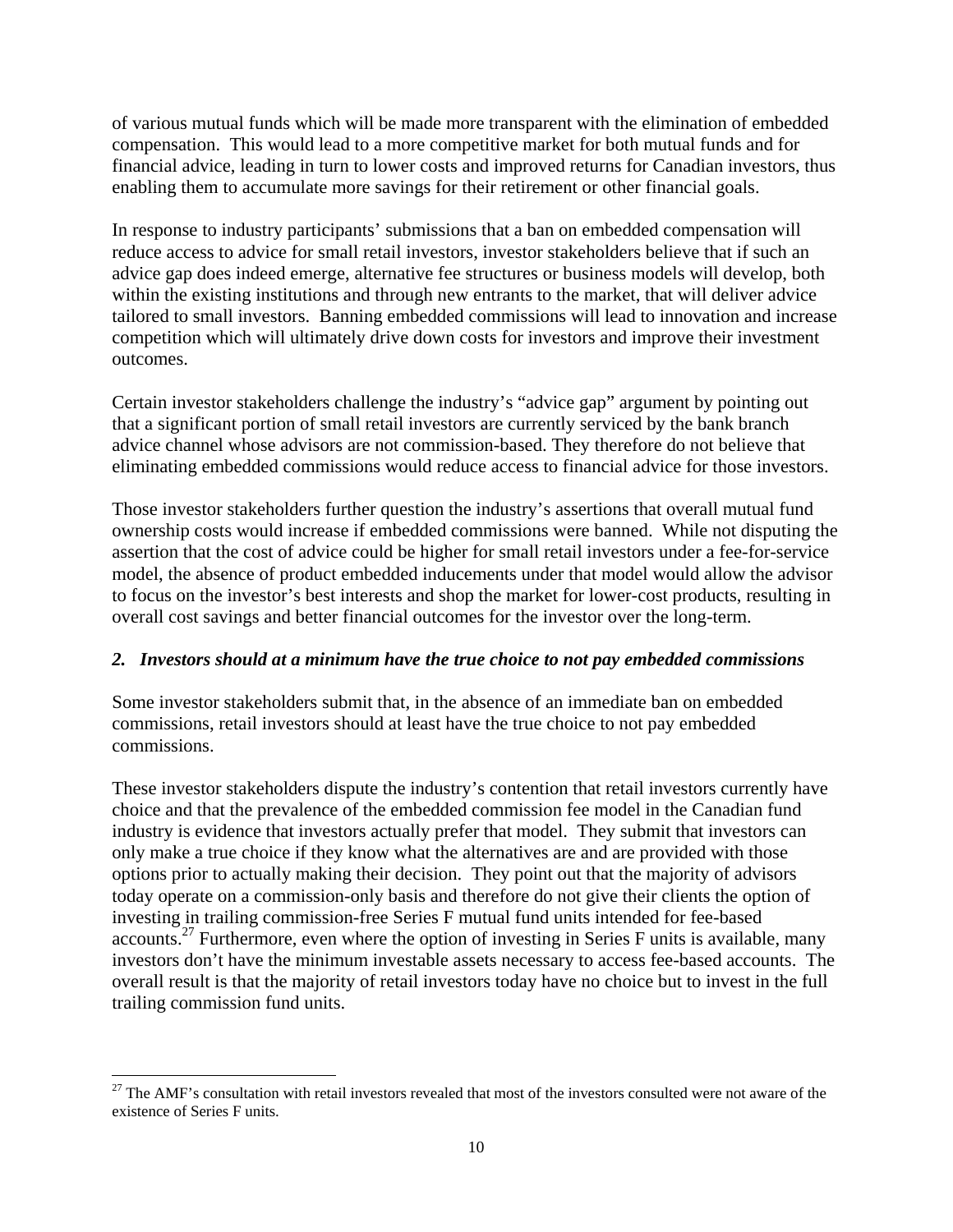Several investor stakeholders further point out that even those investors who opt to go it alone and forgo the advice still must pay for advice. This is because investors who purchase mutual fund securities through discount brokerages are generally made to purchase the same full trailing commission fund units that are sold through full-service advisors.28 While discount brokerages receive full trailing commissions for the distribution of mutual funds on their platforms, they do not provide advice to investors who trade on their platform. Under the current rules, discount brokers are not permitted to offer advice and are exempt from the suitability assessment which full-service advisors are otherwise responsible for completing. In view of that, investor stakeholders submit that mutual fund investors in the discount brokerage channel are overpaying for their mutual fund investments and do not realize any savings over the investor who uses a full-service advisor. They further argue that if true savings could be realized in the discount brokerage channel, it might then become a true market choice that mutual fund investors would opt for. This lower-cost choice would improve retail investors' ability to accumulate savings for retirement or other financial goal.

These investor stakeholders therefore recommend that the payment of trailing commissions to discount brokers who provide execution-only services be prohibited. They further urge regulators to require that trailing commission-free mutual fund series be made available to retail investors, including at discount brokerages and directly from mutual fund manufacturers, to ensure that investors have the true option of not paying embedded commissions and that those investors who opt to do it themselves realize true cost savings.

#### *3. We need to implement a best interest duty for advisors*

 $\overline{a}$ 

Investor stakeholders strongly believe that advisors should be required to act in their client's best interest and that a statutory best interest duty must be introduced in order to protect investors. They point out that a best interest duty would be consistent with investors' general expectations, as shown by recent investor research that found that most investors believe advisors already have a legal duty to act in their best interest.<sup>29</sup>

In their view, a best interest duty which addresses issues relating to conflicted remuneration, including embedded commissions, will reduce bias in advisors' investment recommendations, thus making recommendations more objective. It would at the same time eliminate much of the need for conflicts disclosure, which investor advocates submit is ineffective. In this regard, they cite certain studies whose findings suggest that most Canadian investors do not have the requisite knowledge and experience to factor disclosed conflicts of interest into their decision-making.<sup>30</sup>

 $^{28}$  The CSA note that following the comment process on the Discussion Paper and the subsequent consultations held by the OSC, BCSC and AMF, certain fund industry participants have taken steps to address this issue. Up until recently, only a few Canadian mutual fund manufacturers, all of which are bank-owned, have offered discounted series units of certain of their proprietary mutual funds through their affiliated bank-owned discount brokerage arm. These discounted series units intended for do-it-yourself (DIY) investors bear a significantly reduced trailing commission which recognizes the fact that DIY investors do not receive advice services. On November 27, 2013, three independent mutual fund manufacturers announced the offering of discounted series units of their mutual funds to be distributed through a major bank-owned discount brokerage.

<sup>&</sup>lt;sup>29</sup> The Brondesbury Group, *Investor behaviour and beliefs: Advisor relationships and investor-decision making study*, (2012), prepared for the Investor Education Fund.

<sup>&</sup>lt;sup>30</sup> Ibid. See also Innovative Research Group Inc., *2012 CSA Investor Index* (October 16, 2012).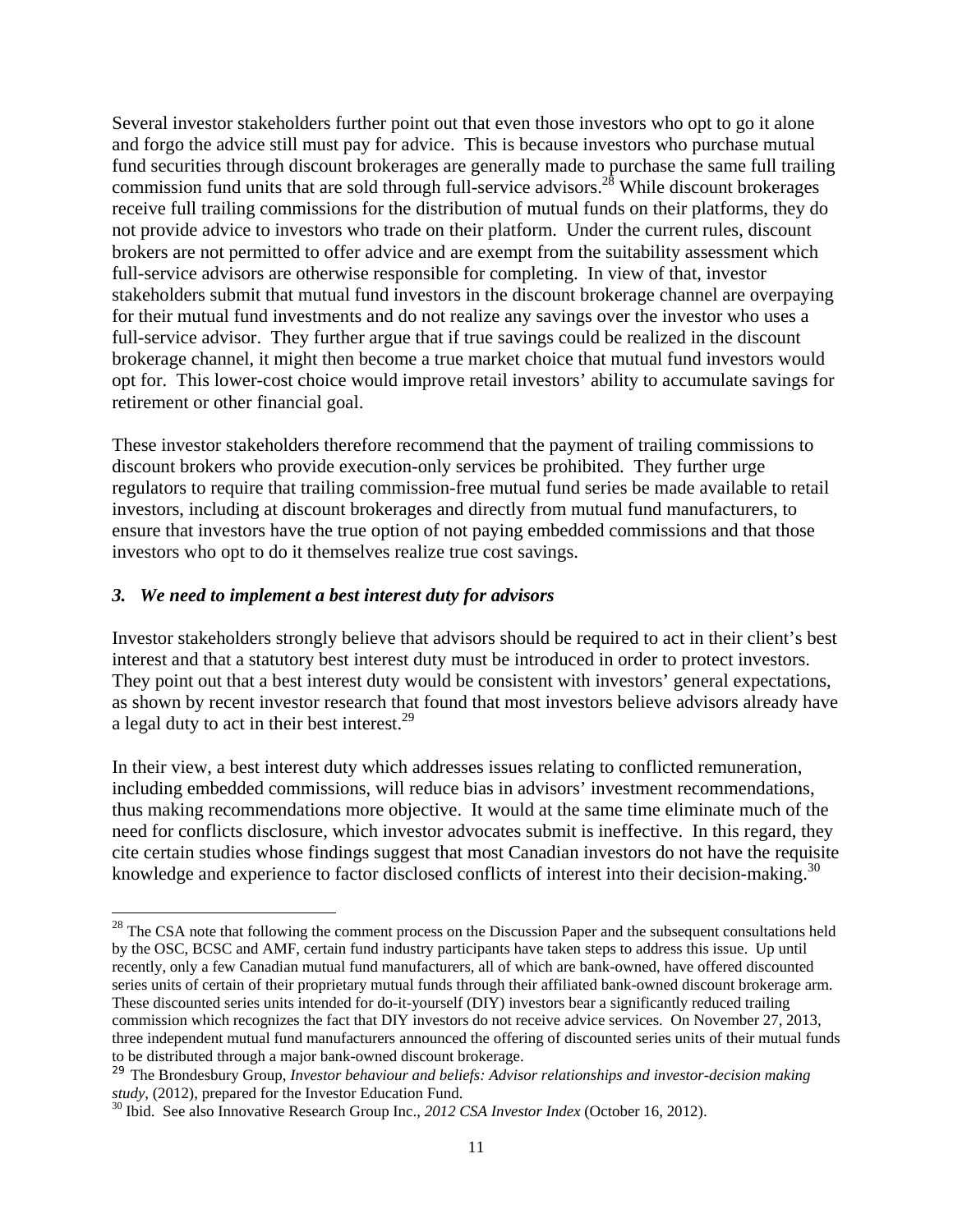They further cite behavioural research showing the perverse effects of disclosure, such as increased trust and reliance by investors and moral licensing of advisors.<sup>31</sup> Given these findings, investor stakeholders submit that a "disclose and move on" approach is not acceptable.

Investor stakeholders generally consider that a best interest duty for advisors would improve outcomes for investors because it would explicitly require advisors to consider the investment's costs in determining whether the investment is in the best interest of the investor, whereas the current suitability standard fails to require this.

Many investor stakeholders however submit that the current embedded advisor compensation model, with its inherent incentives, is incompatible with a best interest duty. They believe that absent the elimination of embedded commissions, the profit objectives of advisors and of the mutual fund manufacturers whose funds they distribute would continue to prevail over the best interests of investors. These investor stakeholders therefore think that a best interest duty alone is not sufficient and should include the concurrent elimination of embedded commissions.

# *4. We need to increase advisor proficiency requirements and regulate the use of titles*

Some investor stakeholders submit that the investor protection concerns that embedded advisor compensation raise are compounded by other potential areas of concern with the advisor-client relationship, including confusing advisor titles and low advisor proficiency.

These investor stakeholders accordingly submit that financial advisors should be required to meet higher proficiency requirements and satisfy continuing education requirements, as well as adhere to a code of professional and ethical conduct that ensures the client's interest is put first. They further urge the CSA to standardize the professional titles and designations that advisors may use so as to ensure they more accurately reflect the scope of an advisor's services and do not denote expertise that the advisor may not have.

Some suggest that the use of the title "Financial Advisor" by a product salesperson, who is trained solely to deliver trade suitability rather than financial planning and/or ongoing investment management advice, has resulted in confusion and a distinct disconnect between the level of service many investors expect from their financial advisor and the actual service provided.

These investor stakeholders therefore submit that title and holding out restrictions should be put in place to allow the public to clearly distinguish between those who offer advice limited to trade suitability and those who provide more extensive advice and services, such as financial planning and/or ongoing investment management advice.

# **Conclusion**

A number of the key messages from industry and investor stakeholders set out above are similar to those that have emerged from the Best Interest Duty Consultation. We refer you to CSA Staff Notice 33-316 – *Status Report on Consultation under CSA Consultation Paper 33-403: The* 

 $\overline{a}$ 31 Daylian M. Cain, George Loewenstein, and Don A. Moore, *"The Dirt on Coming Clean: Perverse Effects of Disclosing Conflicts of Interest"* (2005) The Journal of Legal Studies, 34 (1), p. 1-25.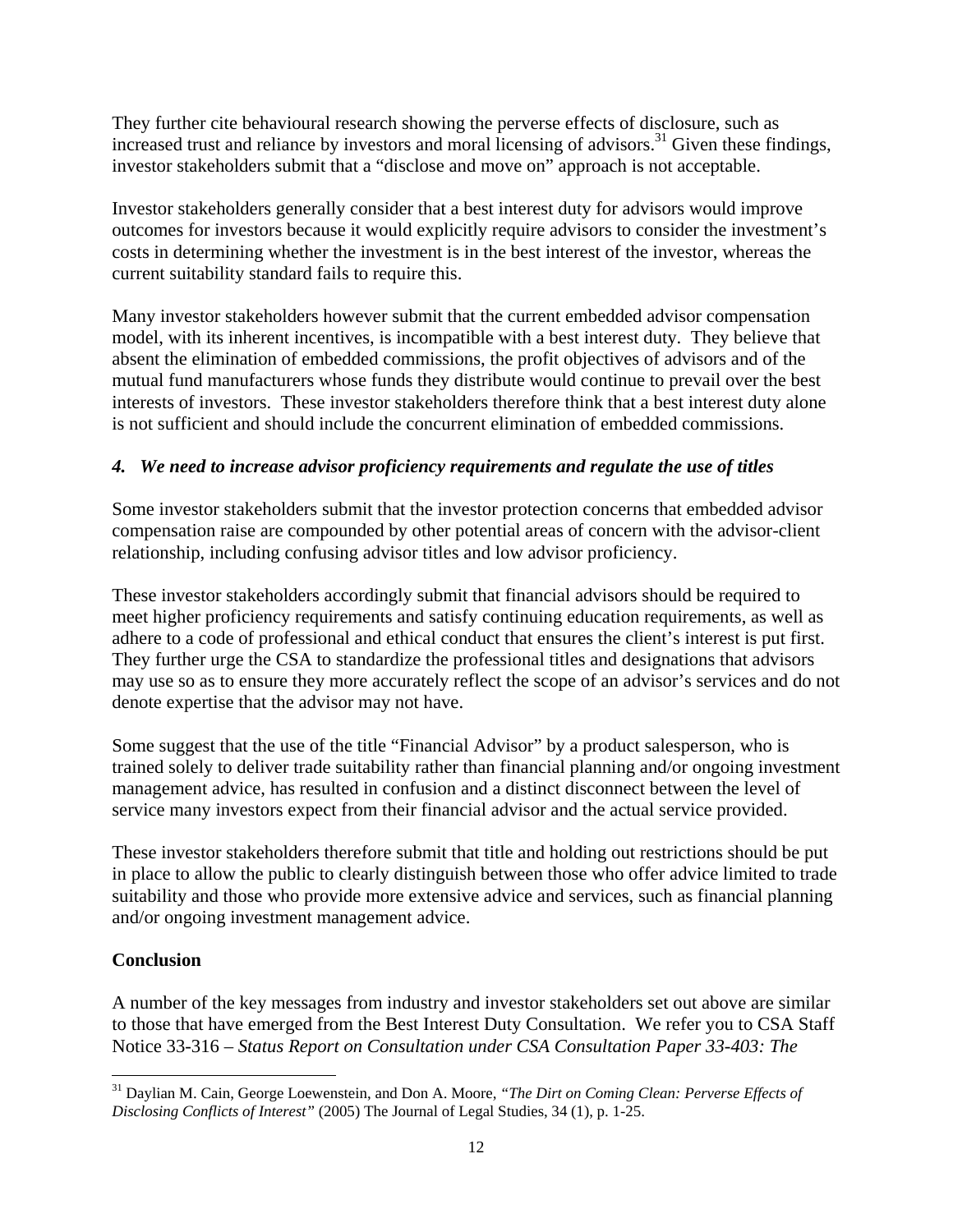*Standard of Conduct for Advisers and Dealers: Exploring the Appropriateness of Introducing a Statutory Best Interest Duty When Advice is Provided to Retail Clients*, published concurrently with this Notice, for an overview of the key themes that emerged from that separate consultation.

The similarity of the feedback received from stakeholders demonstrates a connection between the two consultation initiatives and suggests a need for CSA staff to coordinate their policy considerations on these initiatives going forward.

Accordingly, in collaboration with the Best Interest Duty Consultation initiative, CSA staff continue to consider and discuss the information gathered through our consultative process with a view to determining next steps. We anticipate communicating in the coming months what, if any, regulatory actions we intend to pursue, including setting out research initiatives we intend to undertake to support such actions.

# **Questions**

Please refer your questions to any of the following:

Bob Bouchard Director and Chief Administrative Officer Manitoba Securities Commission Phone: 204-945-2555 E-mail: Bob.Bouchard@gov.mb.ca

Sarah Corrigall-Brown Senior Legal Counsel, Legal Services Branch Capital Markets Regulation Division British Columbia Securities Commission Tel: 604-899-6738 Email: Scorrigall-brown@bcsc.bc.ca

Rhonda Goldberg Director, Investment Funds Branch Ontario Securities Commission Phone: 416-583-3682 E-mail: rgoldberg@osc.gov.on.ca

George Hungerford Senior Legal Counsel, Legal Services Branch Corporate Finance Division British Columbia Securities Commission Phone: 604-899-6690 E-mail: ghungerford@bcsc.bc.ca

Ian Kerr Senior Legal Counsel, Corporate Finance